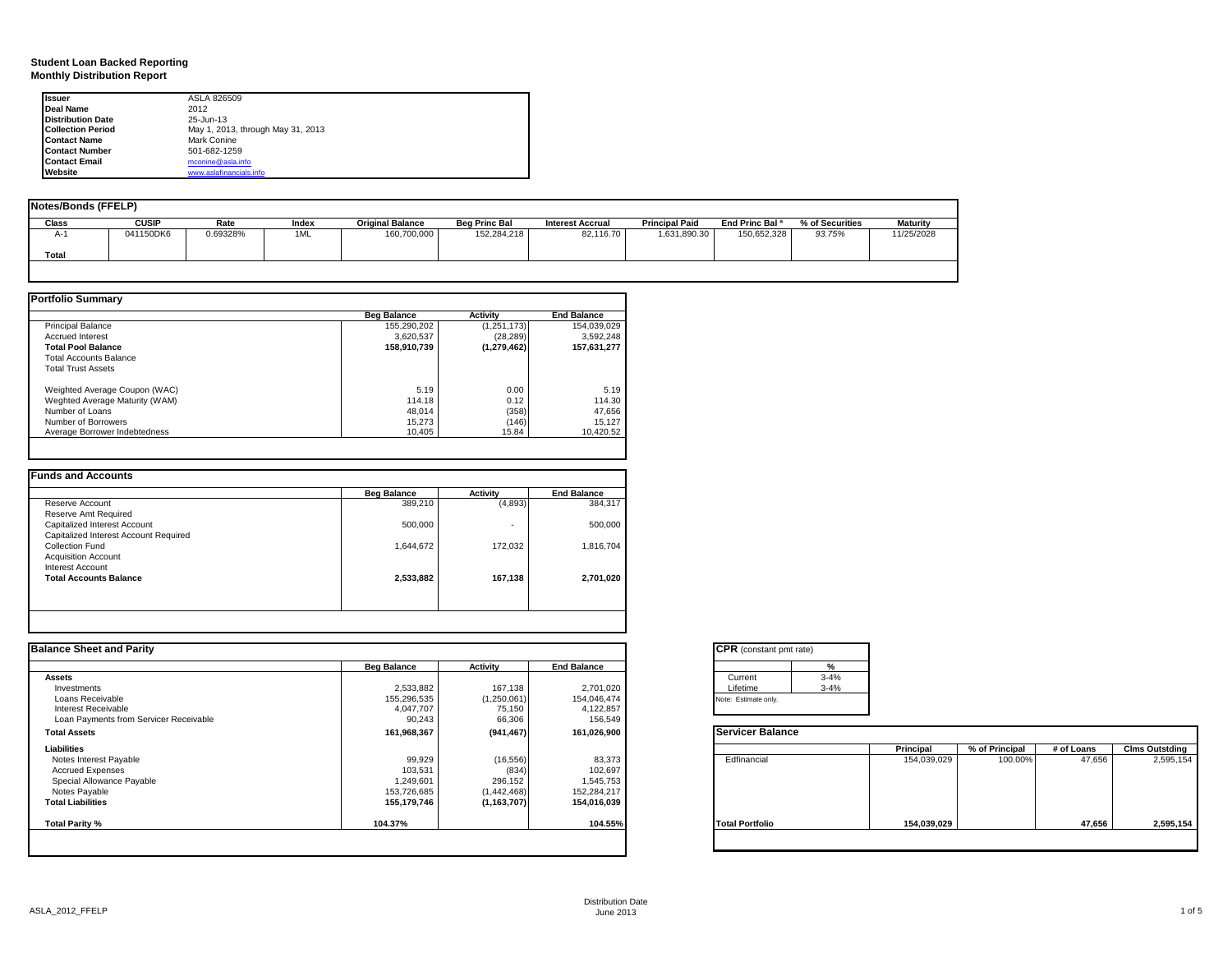#### **Student Loan Backed Reporting Monthly Distribution Report**

|                           | # of Loans |        | Principal   |             | % of Principal   |         | <b>WAC</b> |        | <b>WARM</b> |        |
|---------------------------|------------|--------|-------------|-------------|------------------|---------|------------|--------|-------------|--------|
|                           | Beginning  | Ending | Beginning   | Ending      | <b>Beginning</b> | Ending  | Beginning  | Endina | Beginning   | Endina |
| In School                 | 2,063      | 1,731  | 6,458,983   | 5,525,945   | 4.16%            | 3.59%   | 5.78       | 5.76   | 119.78      | 119.84 |
| Grace                     | 879        | 1,093  | 2,547,962   | 3,141,913   | 1.64%            | 2.04%   | 5.84       | 5.88   | 116.79      | 117.21 |
| Repayment                 |            |        |             |             |                  |         |            |        |             |        |
| Current                   | 23,459     | 23,545 | 69.779.788  | 69,535,480  | 44.94%           | 45.14%  | 5.36       | 5.34   | 114.67      | 114.39 |
| 31-60 Days Delinquent     | 1,669      | 1,583  | 5,571,986   | 5,369,631   | 3.59%            | 3.49%   | 5.30       | 5.35   | 116.66      | 115.07 |
| 61-90 Days Delinquent     | 1,045      | 1,058  | 3,663,800   | 3,571,864   | 2.36%            | 2.32%   | 5.12       | 5.39   | 120.70      | 117.17 |
| 91-120 Days Delingent     | 617        | 766    | 2,063,385   | 2,699,167   | 1.33%            | 1.75%   | 5.15       | 5.10   | 116.51      | 126.99 |
| 121-180 Days Delinguent   | 1,109      | 1,017  | 3,770,569   | 3,406,253   | 2.43%            | 2.21%   | 5.45       | 5.47   | 114.94      | 112.65 |
| 181-270 Days Delinquent   | 1,197      | 1,085  | 4,105,603   | 3,751,011   | 2.64%            | 2.44%   | 5.03       | 5.08   | 117.72      | 113.79 |
| 271+ Days Delinguent      | 525        | 673    | 1,632,414   | 2,184,731   | 1.05%            | 1.42%   | 5.00       | 5.11   | 121.58      | 123.92 |
| <b>Total Repayment</b>    | 29,621     | 29,727 | 90,587,544  | 90,518,136  | 58.33%           | 58.76%  | 5.33       | 5.32   | 115.35      | 115.05 |
| Forbearance               | 5,194      | 5,238  | 21,653,550  | 21,932,480  | 13.94%           | 14.24%  | 5.30       | 5.33   | 123.50      | 125.32 |
| Deferment                 | 9,680      | 9,138  | 31,992,870  | 30,413,356  | 20.60%           | 19.74%  | 5.13       | 5.13   | 116.48      | 116.66 |
| <b>Claims in Progress</b> | 438        | 695    | 1,585,553   | 2,342,553   | 1.02%            | 1.52%   | 5.15       | 5.07   | 109.17      | 109.64 |
| <b>Claims Denied</b>      | 139        | 34     | 463,740     | 164,645     | 0.30%            | 0.11%   | 4.90       | 4.89   | 108.43      | 108.60 |
| <b>Total Portfolio</b>    | 48,014     | 47,656 | 155.290.202 | 154,039,029 | 100.00%          | 100.00% | 5.31       | 5.31   | 116.84      | 116.96 |

|                                     | # of Loans |        | Principal  |            | % of Principal |         | <b>WAC</b>       |        | <b>WARM</b>      |        |
|-------------------------------------|------------|--------|------------|------------|----------------|---------|------------------|--------|------------------|--------|
|                                     | Beainnina  | Endina | Beainnina  | Endina     | Beainnina      | Endina  | <b>Beainning</b> | Endina | <b>Beginning</b> | Endina |
| Current                             | 23,459     | 23,545 | 69,779,788 | 69,535,480 | 77.03%         | 76.82%  | 5.36             | 5.34   | 114.67           | 114.39 |
| 31-60 Days Delinquent               | 1,669      | 1,583  | 5,571,986  | 5,369,631  | 6.15%          | 5.93%   | 5.30             | 5.35   | 116.66           | 115.07 |
| 61-90 Days Delinquent               | 1,045      | 1,058  | 3,663,800  | 3,571,864  | 4.04%          | 3.95%   | 5.12             | 5.39   | 120.70           | 117.17 |
| 91-120 Days Delingent               | 617        | 766    | 2,063,385  | 2,699,167  | 2.28%          | 2.98%   | 5.15             | 5.10   | 116.51           | 126.99 |
| 121-180 Days Delinquent             | 1,109      | 1,017  | 3,770,569  | 3,406,253  | 4.16%          | 3.76%   | 5.45             | 5.47   | 114.94           | 112.65 |
| 181-270 Days Delinquent             | 1,197      | 1,085  | 4,105,603  | 3,751,011  | 4.53%          | 4.14%   | 5.03             | 5.08   | 117.72           | 113.79 |
| 271+ Days Delinquent                | 525        | 673    | 1,632,414  | 2,184,731  | 1.80%          | 2.41%   | 5.00             | 5.11   | 121.58           | 123.92 |
| <b>Total Portfolio in Repayment</b> | 29,621     | 29,727 | 90,587,544 | 90,518,136 | 100.00%        | 100.00% | 5.33             | 5.32   | 115.35           | 115.05 |

| Portfolio by Loan Type           |            |        |             |             |           |                |            |        |                  |             |
|----------------------------------|------------|--------|-------------|-------------|-----------|----------------|------------|--------|------------------|-------------|
|                                  | # of Loans |        | Principal   |             |           | % of Principal | <b>WAC</b> |        |                  | <b>WARM</b> |
|                                  | Beginning  | Endina | Beginning   | Endina      | Beginning | Ending         | Beginning  | Endina | <b>Beainning</b> | Ending      |
| Subsidized Consolidation Loans   |            |        |             |             |           |                |            |        |                  |             |
| Unsubsidized Consolidation Loans |            |        |             |             |           |                |            |        |                  |             |
| Subsidized Stafford Loans        | 26,686     | 26,489 | 73.234.718  | 72.551.715  | 47.16%    | 47.10%         | 5.16       | 5.17   | 115.38           | 115.33      |
| Unsubsidized Stafford Loans      | 19,544     | 19,414 | 75,261,694  | 74.847.052  | 48.47%    | 48.59%         | 5.22       | 5.23   | 120.77           | 121.00      |
| PLUS/GradPLUS Loans              | 1.784      | 1,753  | 6,793,790   | 6,640,261   | 4.37%     | 4.31%          | 7.76       | 7.77   | 89.12            | 89.23       |
| SLS Loans                        |            |        |             |             |           |                |            |        |                  |             |
| <b>Total Portfolio</b>           | 48,014     | 47,656 | 155,290,202 | 154,039,029 | 100.00%   | 100.00%        | 5.31       | 5.31   | 116.84           | 116.96      |
|                                  |            |        |             |             |           |                |            |        |                  |             |

| Portfolio by Program Type                  |            |        |             |             |                              |         |                  |             |           |        |
|--------------------------------------------|------------|--------|-------------|-------------|------------------------------|---------|------------------|-------------|-----------|--------|
|                                            | # of Loans |        | Principal   |             | <b>WAC</b><br>% of Principal |         |                  | <b>WARM</b> |           |        |
|                                            | Beainnina  | Endina | Beginning   | Endina      | Beainnina                    | Endina  | <b>Beainning</b> | Endina      | Beainnina | Endina |
| Graduate / 4-Year Loans                    | 36,893     | 36,601 | 125,657,286 | 124,512,724 | 80.92%                       | 80.83%  | 5.30             | 5.31        | 117.74    | 117.90 |
| 2-Year Loans                               | 10,140     | 10,087 | 27,307,507  | 27.223.045  | 17.58%                       | 17.67%  | 5.31             | 5.31        | 113.04    | 112.98 |
| Proprietary / Technical / Vocational Loans | 979        | 966    | 2,322,053   | 2,299,947   | 1.50%                        | 1.49%   | 5.34             | 5.36        | 112.86    | 113.06 |
| Unknown (Consolidation) Loans              |            |        |             |             |                              |         |                  |             |           |        |
| Other Loans                                |            |        | 3,357       | 3,312       | 0.0022%                      | 0.0022% | 6.80             | 6.8C        | 82.99     | 83.27  |
| <b>Total Portfolio</b>                     | 48,014     | 47,656 | 155,290,202 | 154,039,029 | 100.00%                      | 100.00% | 5.31             | 5.31        | 116.84    | 116.96 |
|                                            |            |        |             |             |                              |         |                  |             |           |        |

|                        | # of Loans |        | Principal   |             | % of Principal   |         |  |
|------------------------|------------|--------|-------------|-------------|------------------|---------|--|
|                        | Beginning  | Endina | Beginning   | Endina      | <b>Beginning</b> | Endina  |  |
| <b>Fixed Loans</b>     | 27.782     | 27,564 | 100,301,924 | 99,575,211  | 64.59%           | 64.64%  |  |
| Variable Loans         | 20,232     | 20,092 | 54,988,278  | 54,463,818  | 35.41%           | 35.36%  |  |
| T-Bill Loans           | 20,232     | 20,092 | 54,988,278  | 54,463,818  | 35.41%           | 35.36%  |  |
| CMT Loans              |            |        |             |             |                  |         |  |
| <b>Total Portfolio</b> | 48,014     | 47,656 | 155,290,202 | 154,039,029 | 100.00%          | 100.00% |  |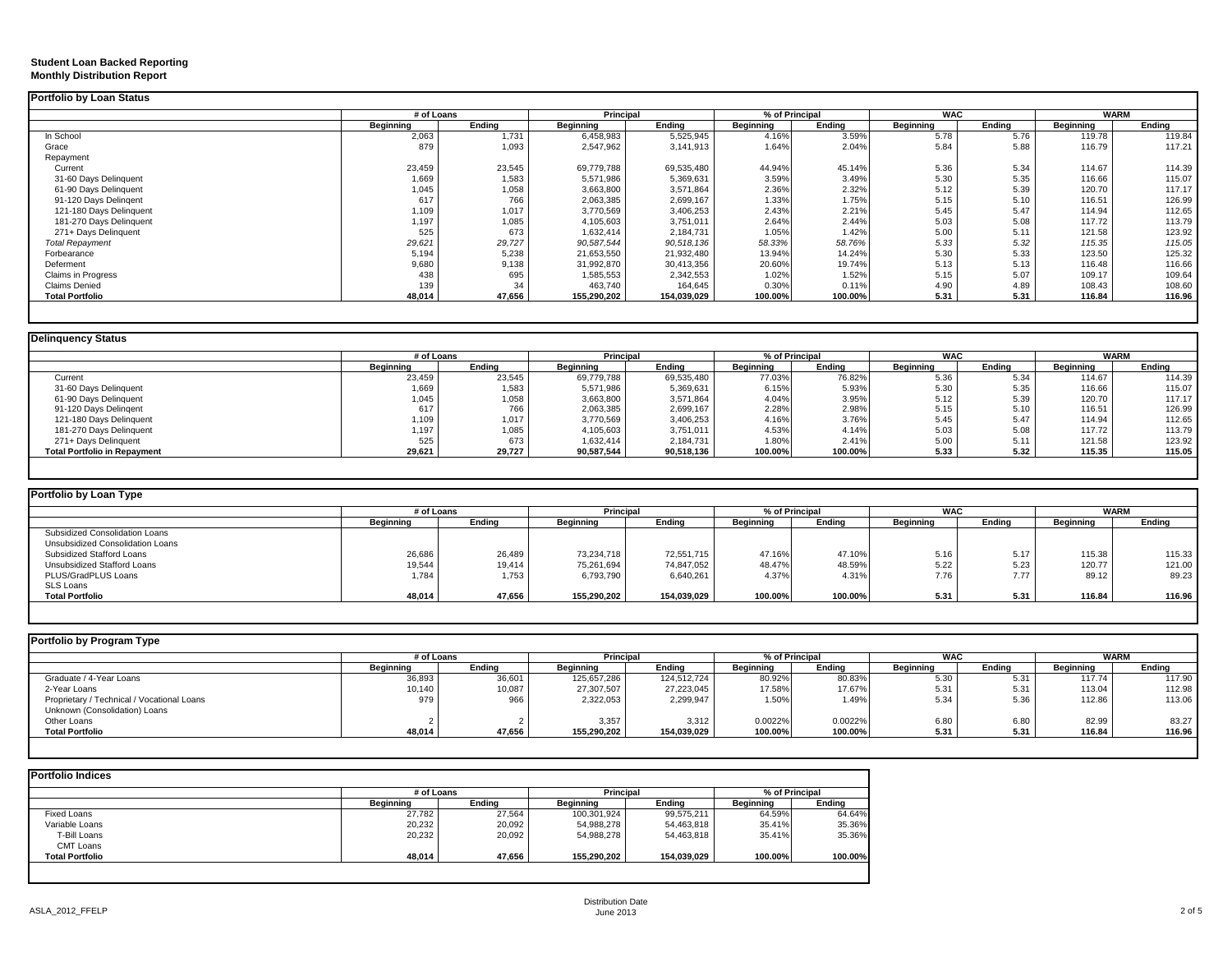**Distribution Date Collection Period**

## June 25, 2013 May 1, 2013, through May 31, 2013

## **Collection Activity**

| <b>Collection Account</b>                                                                    | as of 5/31/2013 |
|----------------------------------------------------------------------------------------------|-----------------|
| Beginning Balance - May 1, 2013                                                              | 1,644,672       |
| <b>Collection Amount Received</b>                                                            | 1,812,877       |
| Reserve Account                                                                              |                 |
| <b>Excess of Required Reserve Account</b>                                                    |                 |
| Transfer from Reserve Fund (to meet DSR requirement)                                         | 4,893           |
| Interest on Investment Earnings                                                              | 232             |
| <b>Acquisition Account</b>                                                                   |                 |
| <b>Payments from Guarantor</b>                                                               |                 |
| Prior Quarter's Allocations or Adjustments                                                   |                 |
| Prepayments                                                                                  |                 |
| Special Allowance Payable to Department of Education                                         |                 |
| <b>Consolidation Rebate Fees</b>                                                             |                 |
| Transfer from Capitalized Interest Fund                                                      |                 |
| Principal payments, interest payments, administration fees, servicing fees, and trustee fees | (1,645,969)     |
| Transfer to Department Rebate Fund                                                           |                 |
| <b>Total Available Funds</b>                                                                 | 1,816,704       |

| <b>Fees Due for Current Period</b>                                                                              | as of 5/31/2013  |
|-----------------------------------------------------------------------------------------------------------------|------------------|
| Indenture Trustee Fees<br><b>Servicing Fees</b><br><b>Administration Fees</b><br>Late Fees<br><b>Other Fees</b> | 89,860<br>12,837 |
| <b>Total Fees</b>                                                                                               | 102.697          |

| <b>Cumulative Default Rate</b>                                                                      | as of 5/31/2013 |
|-----------------------------------------------------------------------------------------------------|-----------------|
| Current Period Defaults (\$)                                                                        | 1,161,829.42    |
| Cumulative Defaults (\$)                                                                            | 4,932,432.72    |
| Cumulative Default (% of original pool balance)                                                     | 3.07%           |
| Cumulative Default (% of cumulative entered repayment balance) <sup>a</sup>                         | 3.39%           |
| Current Period Payments (Recoveries) from Guarantor (\$)                                            | 218,167.22      |
| Current Period Borrower Recoveries (\$)                                                             | n/a             |
| Cumulative Recoveries (\$) <sup>b</sup>                                                             | \$2,945,138.07  |
| <b>Cumulative Recovery Rate (%)</b>                                                                 | 59.71%          |
| <b>Cumulative Net Loss Rate (%)</b>                                                                 | 1.24%           |
| Servicer Reject Rate (FFELP) (%)                                                                    |                 |
| Cumulative Servicer Reject Rate (FFELP) (%)                                                         |                 |
| Repayment balance includes all repayment loans with the exception of balances in claim status<br>a) |                 |
| Cumulative Recoveries includes 97% of claims in progress balances<br>b)                             |                 |
|                                                                                                     |                 |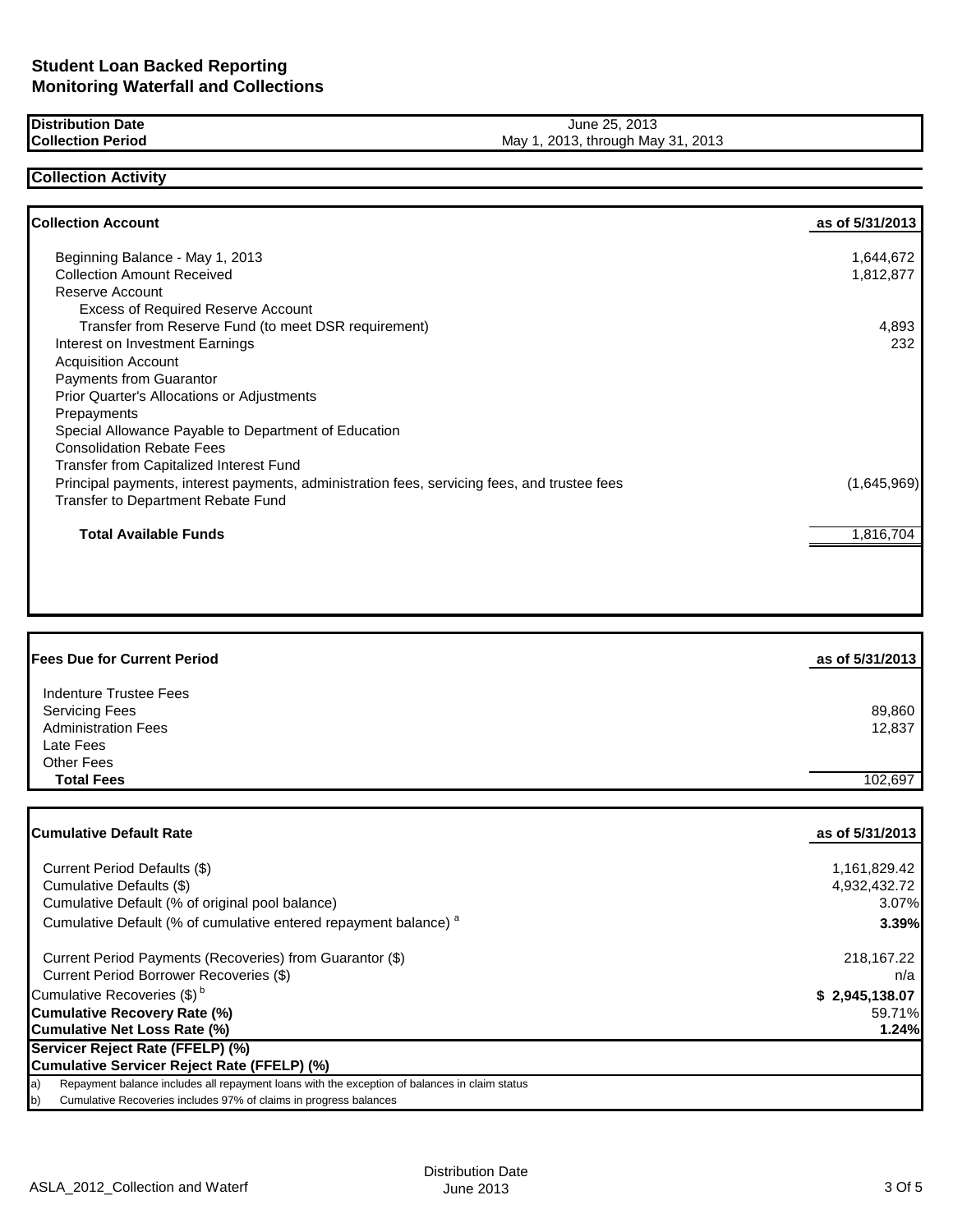# **Waterfall Activity**

| <b>Waterfall for Distribution</b>                                                         | <b>Amount Due</b> | <b>Amount Remaining</b> |
|-------------------------------------------------------------------------------------------|-------------------|-------------------------|
| <b>Total Available Funds</b>                                                              |                   | 1,816,704               |
| <b>First:</b> Payments required under any Joint Sharing Agreement                         |                   |                         |
| <b>Second: Trustee Fees</b>                                                               |                   |                         |
| <b>Third: Servicing Fees and Backup Servicing Fees</b>                                    | 89,860            | 1,726,844               |
| <b>Fourth: Administration Fees</b>                                                        | 12,837            | 1,714,007               |
| <b>Fifth: Noteholder Interest</b>                                                         | 82,117            | 1,631,891               |
| Sixth: Reinstate the balance of the Reserve Fund up to the Specified Reserve Fund Balance |                   |                         |
| Seventh: Noteholder Principal, until paid in full                                         | 1,631,890         | 0                       |
|                                                                                           |                   |                         |

| <b>Principal and Interest Distributions</b> | Class A-1 |
|---------------------------------------------|-----------|
| Quarterly Interest Due                      | 82,117    |
| Quarterly Interest Paid                     | 82,117    |
| <b>Interest Shortfall</b>                   |           |
| Interest Carryover Due                      |           |
| Interest Carryover Paid                     |           |
| <b>Interest Carryover</b>                   |           |
| Quarterly Principal Distribution Amount     | 1,631,890 |
| <b>Quarterly Principal Paid</b>             | 1,631,890 |
| Shortfall                                   |           |
| <b>Total Distribution Amount</b>            | 1,714,007 |
|                                             |           |